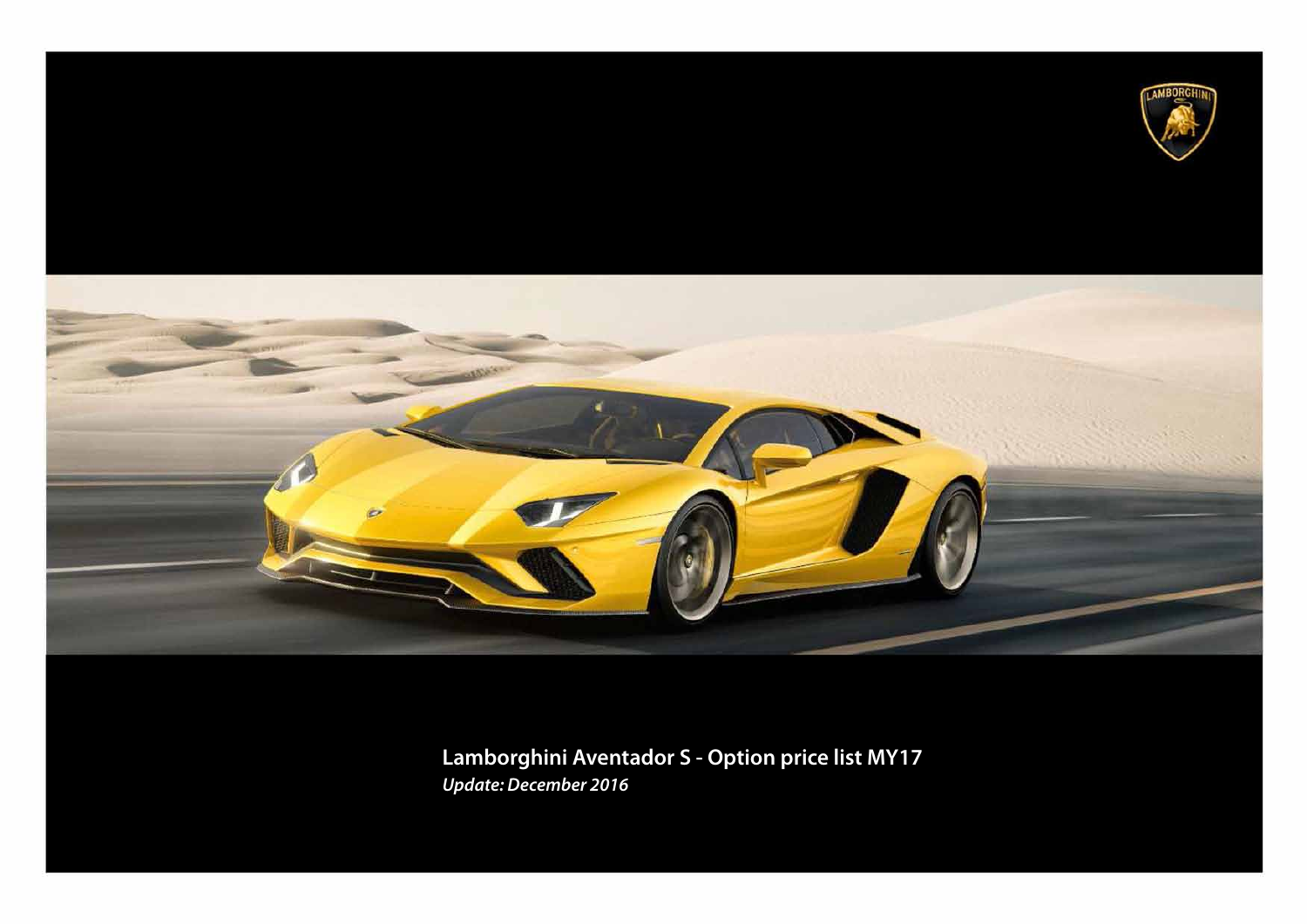



Standard equipment (based on European market)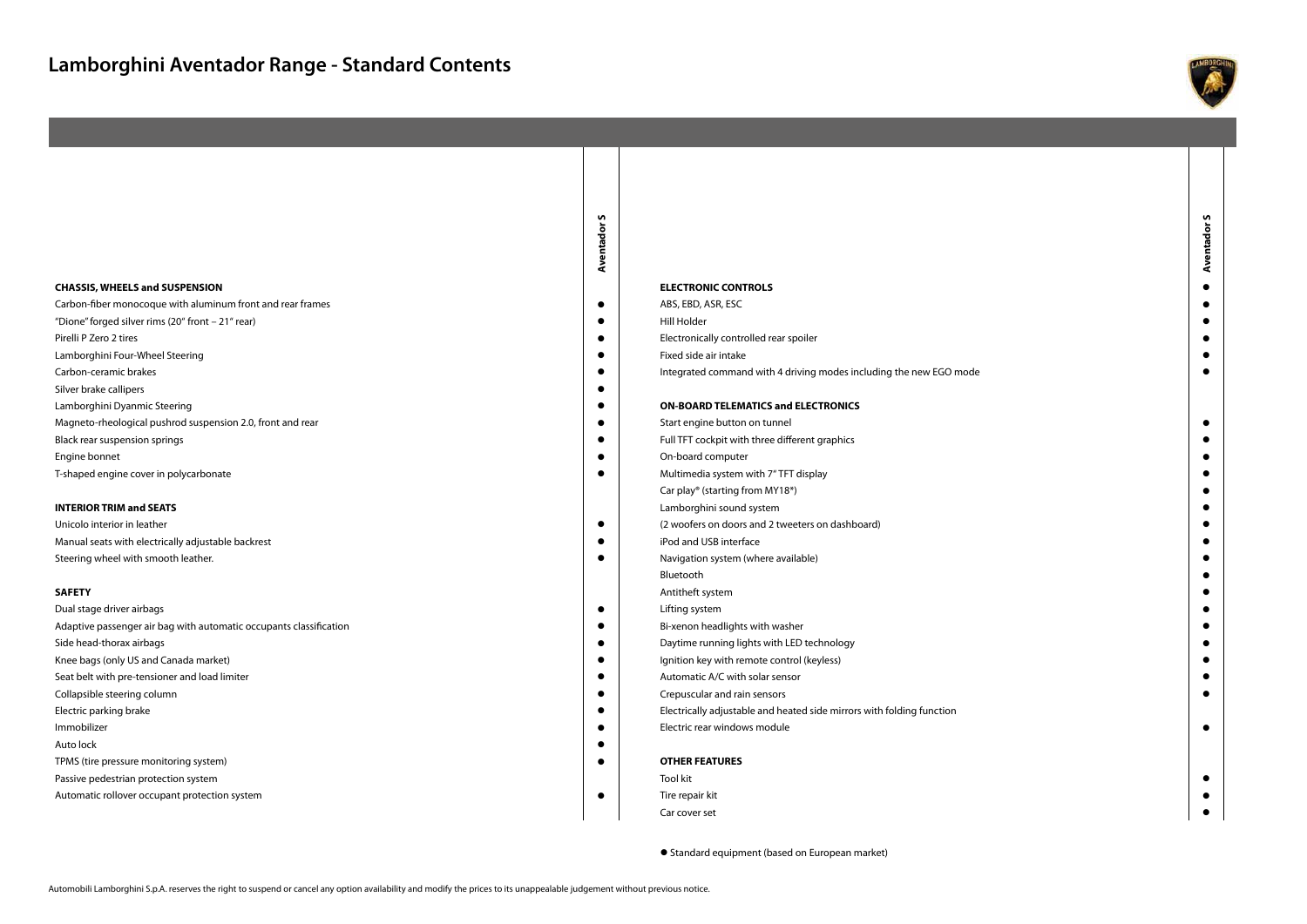

### **Aventador**

| Model       | Transmission | Power |     | Toraue | Consumption |             | CO emissions | <b>Efficiency</b> | <b>Retail price*</b> | Retail price <sup>1</sup> |                      |
|-------------|--------------|-------|-----|--------|-------------|-------------|--------------|-------------------|----------------------|---------------------------|----------------------|
|             |              | kw    | HP  | Nm     | l / 100 km  |             |              | q/km              | Class                | <b>EUR without VAT</b>    | <b>EUR incl. VAT</b> |
|             |              |       |     |        | Urban       | Extra urban | Combined     |                   |                      |                           |                      |
| Aventador S | 7 speed ISR  | 544   | 740 | 690    | 26,2        | 11,6        | 16,9         | 370               | u                    | 281 555                   | 337865               |

1 excluding country-specific requirements.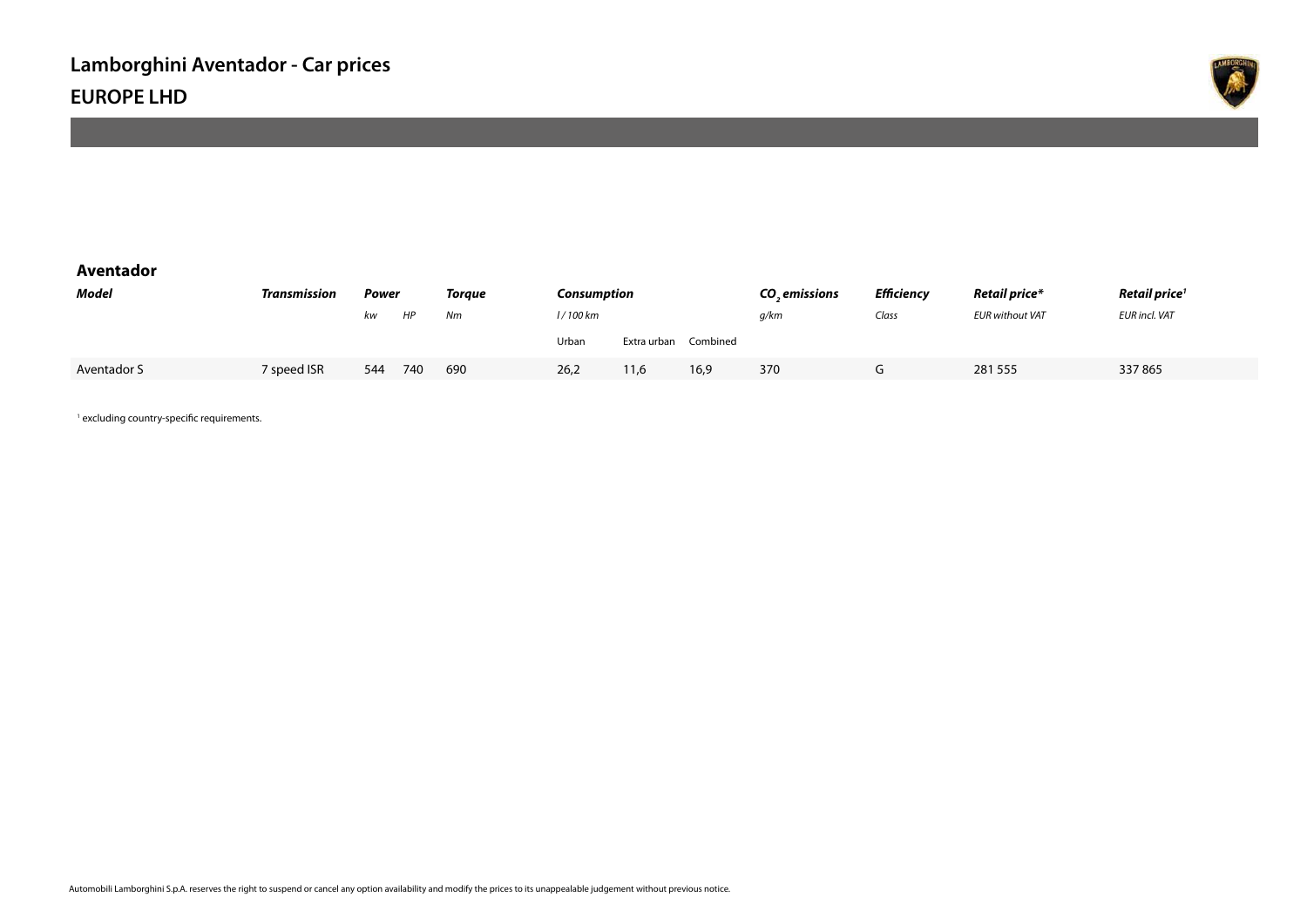

|                                                                                                                                                                                                                                          |                | <b>TYPE</b>  | <b>FAMILY CODE</b> | <b>PR CODES</b>   | <b>RESTRICTIONS:</b>              | <b>RETAIL PRICE</b><br>EUR WITHOUT VAT | <b>RETAIL PRICE</b><br><b>EUR INCL. VAT</b> |
|------------------------------------------------------------------------------------------------------------------------------------------------------------------------------------------------------------------------------------------|----------------|--------------|--------------------|-------------------|-----------------------------------|----------------------------------------|---------------------------------------------|
| Option available<br>$\bullet$<br>Option already included in the market base configuration<br>Option not available<br>Optional free of charge<br>Optional included in a package, not available as single option<br><b>EXTERIOR COLORS</b> | S<br>Aventador |              |                    |                   | <b>Mandatory</b><br>Not available |                                        |                                             |
| Nero Aldebaran (Black) - Basic color                                                                                                                                                                                                     | $\mathsf F$    | $\mathsf{F}$ | 14                 | Q0A7              |                                   | free of charge                         | free of charge                              |
| Giallo Spica - Basic color                                                                                                                                                                                                               | F.             | F            | 14                 | Q0E3              |                                   | free of charge                         | free of charge                              |
| Bianco Isis (White) - Solid color                                                                                                                                                                                                        | $\mathsf{o}$   | $\mathsf{F}$ | 14                 | Q0A9              |                                   | 1200                                   | 1440                                        |
| Azzurro Thetys - Metallic color                                                                                                                                                                                                          | $\mathsf{o}$   | F            | 14                 | Q <sub>0</sub> C7 |                                   | 1800                                   | 2160                                        |
| Blu Nereid (Blue) - Metallic color                                                                                                                                                                                                       | $\circ$        | F            | 14                 | Q0G2              |                                   | 1800                                   | 2160                                        |
| Nero Pegaso (Black) - Metallic color                                                                                                                                                                                                     | $\circ$        | F            | 14                 | Q0B1              |                                   | 1800                                   | 2160                                        |
| Grigio Estoque (Grey) - Metallic color                                                                                                                                                                                                   | $\circ$        |              | 14                 | Q0B4              |                                   | 1800                                   | 2160                                        |
| Grigio Antares (Grey) - Metallic color                                                                                                                                                                                                   | $\mathsf{o}$   | E            | 14                 | Q0B2              |                                   | 1800                                   | 2160                                        |
| New Giallo Orion (Yellow) - Pearl effect                                                                                                                                                                                                 | $\circ$        | F            | 14                 | Q0D9              | OUB-OUL                           | 3500                                   | 4200                                        |
| Arancio Atlas (Orange) - Pearl effect                                                                                                                                                                                                    | $\circ$        | F            | 14                 | Q0B7              | OUB-OUL                           | 3500                                   | 4200                                        |
| Arancio Argos (Orange) - Pearl effect                                                                                                                                                                                                    | $\mathsf{o}$   | $\mathsf{F}$ | 14                 | Q0D5              | OUB-OUL-PC6                       | 3500                                   | 4200                                        |
| Verde Mantis - Pearl effect                                                                                                                                                                                                              | $\circ$        | F            | 14                 | A3A3              |                                   | 3500                                   | 4200                                        |
| Blu Nila - Glittered color                                                                                                                                                                                                               | $\circ$        |              | 14                 | Q0G5              |                                   | 3800                                   | 4560                                        |
| <b>EXTERIOR DESIGN</b>                                                                                                                                                                                                                   |                |              |                    |                   |                                   |                                        |                                             |
| T-shaped engine cover in polycarbonate                                                                                                                                                                                                   | $\bullet$      | M            | <b>DEK</b>         | GT0               |                                   | standard                               | standard                                    |
| Style package                                                                                                                                                                                                                            | $\circ$        | G            | W10                | W10               | <b>NM2, NM5</b>                   | 1800                                   | 2160                                        |
| Exterior carbon fiber package (lower part)                                                                                                                                                                                               | $\circ$        | G            | W11                | W11               |                                   | 13700                                  | 16 4 40                                     |
| Exterior carbon fiber package (lower part) with style package                                                                                                                                                                            | $\circ$        | G            | W12                | W12               | <b>NM2, NM5</b>                   | 15 500                                 | 18 600                                      |
| Exterior details in visible carbon fiber                                                                                                                                                                                                 | $\circ$        | G            | <b>BLE</b>         | KN <sub>2</sub>   |                                   | 4800                                   | 5760                                        |
| Carbon fiber engine bay trim                                                                                                                                                                                                             | $\circ$        | M            | <b>ABO</b>         | 6H3               |                                   | 3200                                   | 3840                                        |
| T-shaped engine cover in carbon fiber                                                                                                                                                                                                    | $\circ$        | M            | <b>DEK</b>         | GT <sub>2</sub>   |                                   | 1900                                   | 2280                                        |
| X-Frame in carbon fiber                                                                                                                                                                                                                  | $\circ$        | M            | <b>KSA</b>         | 5C6               |                                   | 3900                                   | 4680                                        |
| Carbon fiber Engine Bonnet                                                                                                                                                                                                               | $\circ$        | M            | <b>MAD</b>         | NM <sub>5</sub>   |                                   | 5400                                   | 6480                                        |
| <b>Transparent Engine Bonnet</b>                                                                                                                                                                                                         | $\circ$        | M            | <b>MAD</b>         | NM <sub>2</sub>   |                                   | 5400                                   | 6480                                        |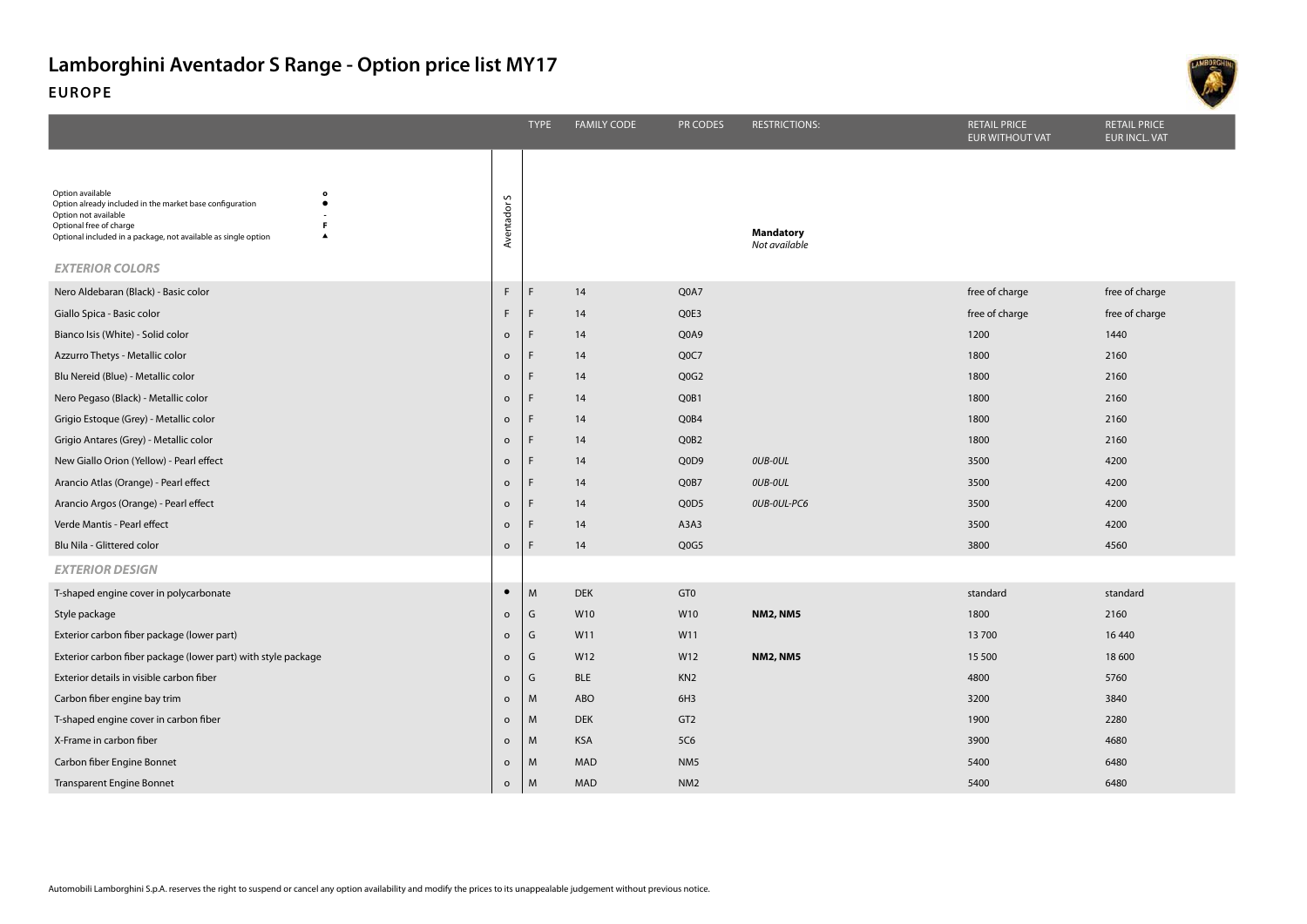|                                                                                                                                                                                                                                                                                       |                     | <b>TYPE</b> | <b>FAMILY CODE</b> | PR CODES        | <b>RESTRICTIONS:</b>                     | <b>RETAIL PRICE</b><br><b>EUR WITHOUT VAT</b> | <b>RETAIL PRICE</b><br>EUR INCL. VAT |
|---------------------------------------------------------------------------------------------------------------------------------------------------------------------------------------------------------------------------------------------------------------------------------------|---------------------|-------------|--------------------|-----------------|------------------------------------------|-----------------------------------------------|--------------------------------------|
| Option available<br>$\circ$<br>Option already included in the market base configuration<br>$\bullet$<br>Option not available<br>Optional free of charge<br>F<br>Optional included in a package, not available as single option<br>$\blacktriangle$<br><b>TYRES, RIMS and CALIPERS</b> | S<br>Aventador      |             |                    |                 | <b>Mandatory</b><br>Not available        |                                               |                                      |
| Rims Dione forged 20"/21" silver                                                                                                                                                                                                                                                      | $\bullet$           | M           | <b>RAD</b>         | CE8             |                                          | standard                                      | standard                             |
| Rims Dione forged 20"/21" high gloss black                                                                                                                                                                                                                                            | $\mathsf{o}\xspace$ | M           | <b>RAD</b>         | F98             |                                          | 1300                                          | 1560                                 |
| Rims Dione forged 20"/21" Matt Titanium                                                                                                                                                                                                                                               | $\mathsf{o}\xspace$ | M           | <b>RAD</b>         | CZ <sub>6</sub> |                                          | 1300                                          | 1560                                 |
| Rims Dione forged 20"/21" high gloss black polished                                                                                                                                                                                                                                   | $\circ$             | M           | <b>RAD</b>         | 46V             |                                          | 2000                                          | 2400                                 |
| Rims Diantus forged 20"/21" silver with black central locking                                                                                                                                                                                                                         | $\circ$             | G           | P51                | P51             |                                          | 3100                                          | 3720                                 |
| Rims Diantus forged 20"/21" silver with red central locking                                                                                                                                                                                                                           | $\mathsf{o}\xspace$ | G           | P61                | P61             |                                          | 3500                                          | 4200                                 |
| Rims Diantus forged 20"/21" high gloss black with Red central locking                                                                                                                                                                                                                 | $\mathsf{o}\,$      | G           | <b>P31</b>         | P31             |                                          | 4800                                          | 5760                                 |
| Rims Diantus forged 20"/21" high gloss black with Black central locking                                                                                                                                                                                                               | $\circ$             | G           | P21                | P21             |                                          | 4400                                          | 5280                                 |
| Wheel cap cover in visible carbon fiber                                                                                                                                                                                                                                               | $\circ$             | M           | <b>DFO</b>         | 6F5             |                                          | 600                                           | 720                                  |
| Silver brakes calipers                                                                                                                                                                                                                                                                | $\bullet$           | G           |                    |                 |                                          | standard                                      | standard                             |
| <b>Black brakes calipers</b>                                                                                                                                                                                                                                                          | $\circ$             | G           | PC5                | PC <sub>5</sub> |                                          | 1000                                          | 1200                                 |
| Yellow brakes calipers                                                                                                                                                                                                                                                                | $\mathsf{o}$        | G           | PC <sub>3</sub>    | PC <sub>3</sub> | Q0B7; Q0D5; Q0E1                         | 1000                                          | 1200                                 |
| Green brakes calipers                                                                                                                                                                                                                                                                 | $\circ$             | G           | PC <sub>0</sub>    | PC <sub>0</sub> |                                          | 1000                                          | 1200                                 |
| Orange brakes calipers                                                                                                                                                                                                                                                                | $\mathsf{o}\,$      | G           | PC <sub>2</sub>    | PC <sub>2</sub> | Q0D5; Q0A8; Q0B6; Q0C3; Q0D9; Q0A1; Q0E1 | 1000                                          | 1200                                 |
| Red brakes calipers                                                                                                                                                                                                                                                                   | $\mathsf{o}\,$      | G           | PCI                | PC1             | Q0D5; Q0A8; Q0B6; Q0C3; Q0B7; Q0D9; Q0A1 | 1000                                          | 1200                                 |
| Silver brakes calipers                                                                                                                                                                                                                                                                | $\circ$             | G           | PA4                | PA4             | AD PERSONAM                              | 1150                                          | 1380                                 |
| Orange brakes calipers                                                                                                                                                                                                                                                                | $\mathsf{o}\,$      | G           | <b>PCC</b>         | <b>PCC</b>      | AD PERSONAM                              | 1150                                          | 1380                                 |
| Yellow brakes calipers                                                                                                                                                                                                                                                                | $\mathsf{o}$        | G           | PCD                | PCD             | AD PERSONAM                              | 1150                                          | 1380                                 |
| Red brakes calipers                                                                                                                                                                                                                                                                   | $\mathsf{o}\,$      | G           | <b>PCB</b>         | PCB             | AD PERSONAM                              | 1150                                          | 1380                                 |
| <b>Black brakes calipers</b>                                                                                                                                                                                                                                                          | $\mathsf{o}\,$      | G           | PA <sub>5</sub>    | PA <sub>5</sub> | AD PERSONAM                              | 1150                                          | 1380                                 |
| Green brakes calipers                                                                                                                                                                                                                                                                 | $\mathsf{o}\,$      | G           | <b>PCA</b>         | <b>PCA</b>      | AD PERSONAM                              | 1150                                          | 1380                                 |
| Black rear suspension springs                                                                                                                                                                                                                                                         | $\bullet$           | M           | DAE                | 2MP             |                                          | standard                                      | standard                             |
| Red rear suspension springs                                                                                                                                                                                                                                                           | $\mathsf{o}$        | M           | DAE                | 2MR             |                                          | 1000                                          | 1200                                 |
| Green rear suspension springs                                                                                                                                                                                                                                                         | $\mathsf{o}\,$      | M           | DAE                | 2MT             |                                          | 1000                                          | 1200                                 |
| <b>FUNCTIONAL AND PERFORMANCE</b>                                                                                                                                                                                                                                                     |                     |             |                    |                 |                                          |                                               |                                      |
| "Sensonum" Premium sound system                                                                                                                                                                                                                                                       | $\mathsf{o}\,$      | M           | <b>LSE</b>         | 9VK             |                                          | 3000                                          | 3600                                 |
|                                                                                                                                                                                                                                                                                       |                     |             |                    |                 |                                          |                                               |                                      |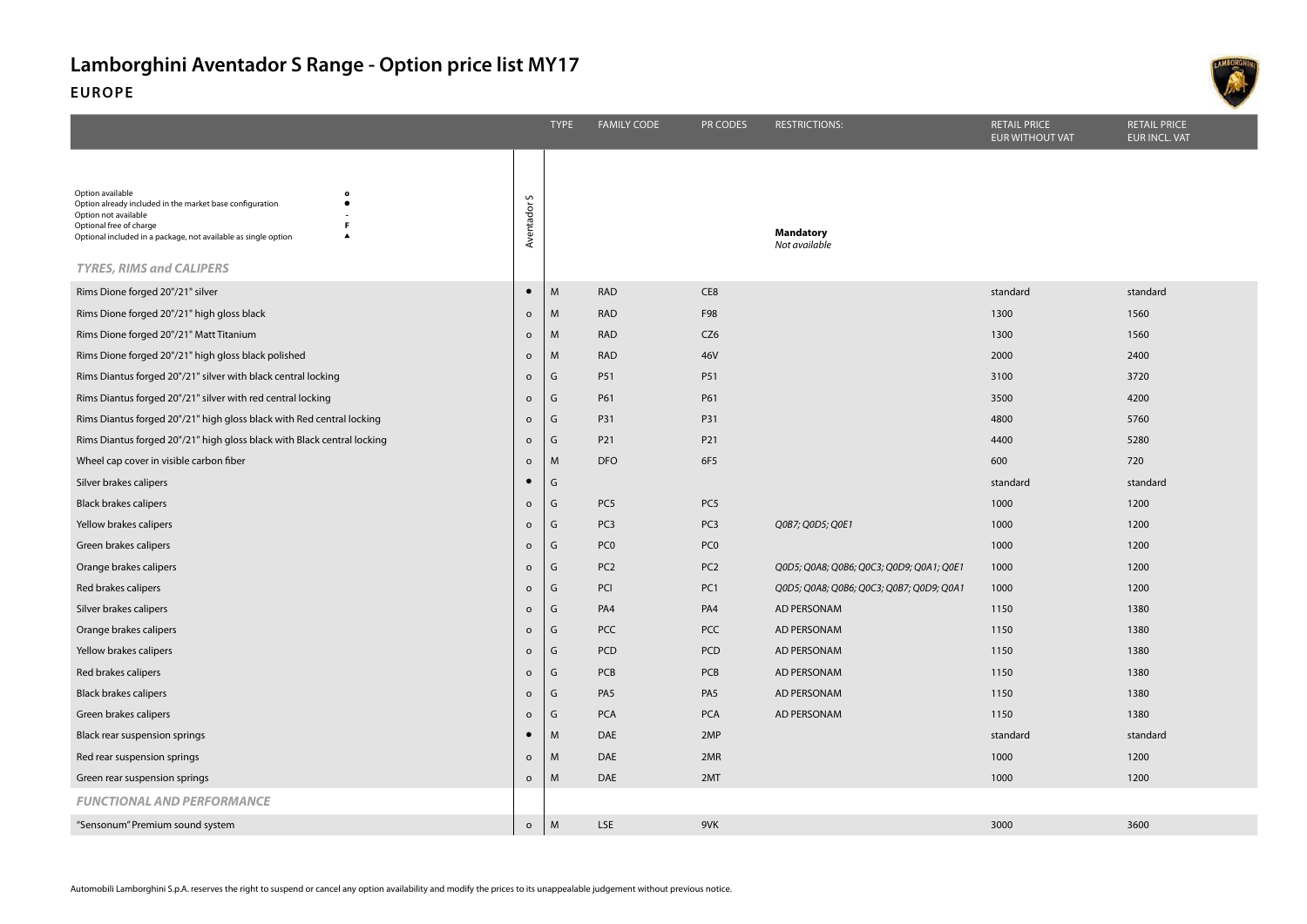

|                                                                                                                    |                     | <b>TYPE</b> | <b>FAMILY CODE</b> | PR CODES        | <b>RESTRICTIONS:</b>                      | <b>RETAIL PRICE</b><br>EUR WITHOUT VAT | <b>RETAIL PRICE</b><br><b>EUR INCL. VAT</b> |
|--------------------------------------------------------------------------------------------------------------------|---------------------|-------------|--------------------|-----------------|-------------------------------------------|----------------------------------------|---------------------------------------------|
| Option available<br>$\bullet$                                                                                      |                     |             |                    |                 |                                           |                                        |                                             |
| Option already included in the market base configuration<br>$\bullet$<br>Option not available                      |                     |             |                    |                 |                                           |                                        |                                             |
| Optional free of charge<br>F<br>Optional included in a package, not available as single option<br>$\blacktriangle$ | Aventador S         |             |                    |                 | <b>Mandatory</b><br>Not available         |                                        |                                             |
| Park assistance (Parking sensors and Rear View Camera)                                                             | $\mathsf{o}$        | M           | EPH                | 7X9             |                                           | 3500                                   | 4200                                        |
| Garage door opener                                                                                                 | $\mathsf{o}$        | M           | <b>GRT</b>         | VC1             |                                           | 500                                    | 600                                         |
| Sport bucket seats                                                                                                 | $\mathsf{o}$        | M           | WV4                | WV4             | Not available with Q-citura and New Trim  | 5150                                   | 6180                                        |
| Fully electric and heated seats                                                                                    | $\mathsf{o}$        | G           | WV1                | WV1             |                                           | 3000                                   | 3600                                        |
| Multifunction steering wheel in smooth leather                                                                     | $\circ$             | M           | LRA                | 2PP             | 1XW-2ZH-2PH-1ML-2PV                       | 500                                    | 600                                         |
| Multifunction steering wheel with suede leather inserts                                                            | $\circ$             | M           | LRA                | 1XW             | 2PP-2ZH-2PH-1ML-2PV                       | 1100                                   | 1320                                        |
| Multifunction steering wheel with perforated leather inserts                                                       | $\mathsf{o}$        | M           | LRA                | 2ZH             | 2PP-1XW-2PH-1ML-2PV                       | 1100                                   | 1320                                        |
| Digital Audio Broadcasting (DAB) tuner                                                                             | $\circ$             | M           | <b>RAO</b>         | 8AJ             |                                           | 600                                    | 720                                         |
| Visibility and light package                                                                                       | $\mathsf{o}$        | G           | PSA                | PSA             |                                           | 1300                                   | 1560                                        |
| Lamborghini Telemetry                                                                                              | $\mathsf{o}\xspace$ | M           | <b>MFA</b>         | <b>9Q4</b>      |                                           | 1500                                   | 1800                                        |
| <b>INTERIOR DESIGN AND TRIM ACCESSORIES</b>                                                                        |                     |             |                    |                 |                                           |                                        |                                             |
| Unicolor interior                                                                                                  | $\bullet$           | M           | <b>BFA</b>         | 0UA             |                                           | standard                               | standard                                    |
| Unicolor interior in Alcantara                                                                                     | $\circ$             | M           | <b>BFA</b>         | <b>OUC</b>      |                                           | 700                                    | 840                                         |
| Tone on tone stitching                                                                                             |                     | G           | Y01                | <b>Y01</b>      |                                           | standard                               | standard                                    |
| Colored optional stiching                                                                                          | $\mathsf{o}$        | M           | <b>YCS</b>         | <b>YCS</b>      |                                           | 700                                    | 840                                         |
| Sportivo interior                                                                                                  | $\mathsf{o}$        | M           | <b>BFA</b>         | <b>OUF</b>      |                                           | 1700                                   | 2040                                        |
| Sportivo interior with Alcantara                                                                                   | $\mathsf{o}$        | M           | <b>BFA</b>         | <b>OUK</b>      |                                           | 2100                                   | 2520                                        |
| Elegante interior                                                                                                  | $\mathsf{o}$        | M           | <b>BFA</b>         | <b>OUB</b>      | Q0A8-Q0D5-Q0B7-Q0B6-Q0C3                  | 1700                                   | 2040                                        |
| New Trim interior on leather                                                                                       | $\circ$             | M           | SIB                | <b>NOK</b>      |                                           | 2500                                   | 3000                                        |
| New Trim interior on Alcantara                                                                                     | $\mathsf{o}$        | M           | <b>SIB</b>         | N3N             |                                           | 2500                                   | 3000                                        |
| Carbon skin on leather                                                                                             | $\mathsf{o}$        | M           | SIB                | N7S             |                                           | 2250                                   | 2700                                        |
| Carbon skin on Alcantara                                                                                           | $\mathsf{o}$        | M           | SIB                | <b>NOR</b>      |                                           | 2250                                   | 2700                                        |
| Branding package with leather                                                                                      | $\circ$             | M           | PN <sub>1</sub>    | PN <sub>1</sub> | OUK                                       | 800                                    | 960                                         |
| Branding package with Alcantara                                                                                    | $\circ$             | M           | PN <sub>2</sub>    | PN <sub>2</sub> | OUK (SV only PMA; PMB)<br>OUA-OUF-OUB-OUL | 1000                                   | 1200                                        |
| Q-citura interior on leather                                                                                       | $\circ$             | M           | SIB                | N <sub>3Q</sub> | OUL-OUK-6NN                               | 2500                                   | 3000                                        |
| Q-citura interior on alcantara                                                                                     | $\mathsf{o}$        | M           | SIB                | N <sub>6E</sub> | OUA-OUF-OUB-OUL                           | 2500                                   | 3000                                        |
| Seat details in carbon fiber                                                                                       | $\mathsf{o}$        | M           | <b>EIH</b>         | 5MH             | 5MK-7TH                                   | 3500                                   | 4200                                        |
| Interior carbon fiber package                                                                                      | $\circ$             | M           | <b>EIH</b>         | 5MK             | 5MH-7TH                                   | 5200                                   | 6240                                        |

Automobili Lamborghini S.p.A. reserves the right to suspend or cancel any option availability and modify the prices to its unappealable judgement without previous notice.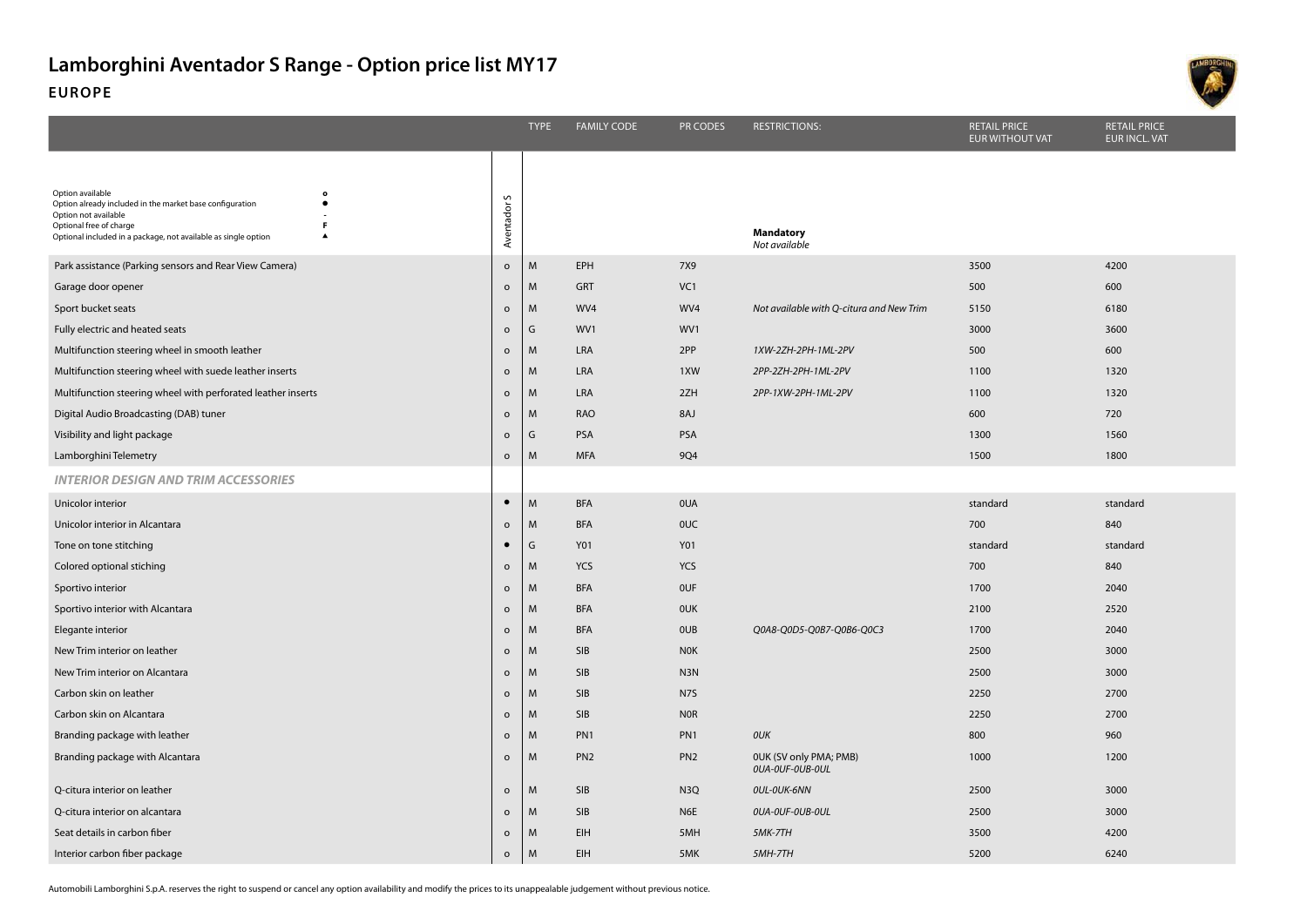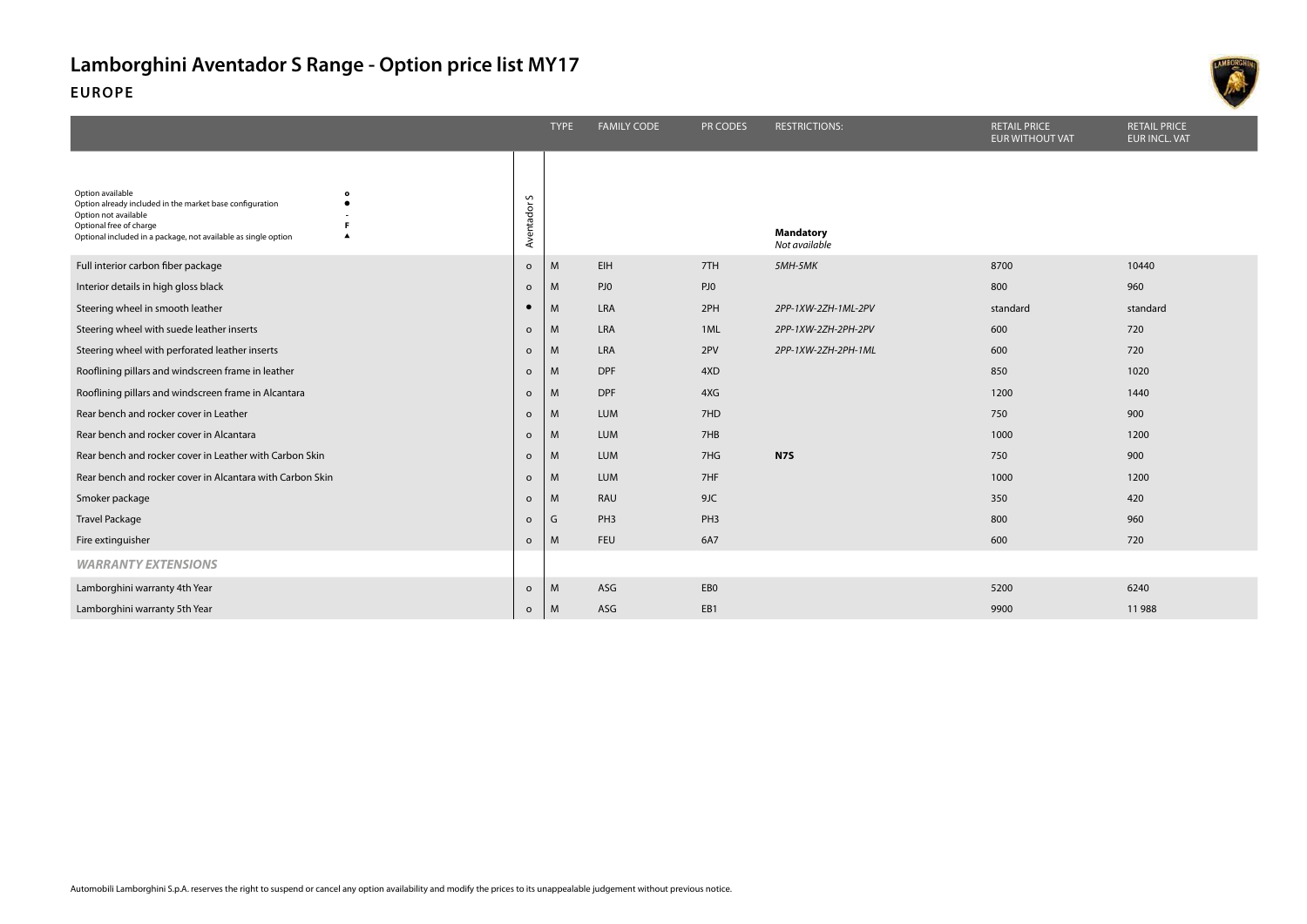

#### **Aventador S CHASSIS AND BODY** Frame Carbon fiber monocoque with Aluminium front and rear frames Body Carbon fiber engine bonnet, side air inlets and movable spoiler; Aluminium front bonnet, front fenders and doors; SMC rear fender and rocker cover Suspension Front and rear horizontal magneto-rheological damper with push-rod system ESP ESC/ ABS Bosh 8.0 with different ESP charecteristics managed by drive select mode Brakes Dual hydraulic circuit brake system with vacuum brake booster; front and rear CCB, (6-cylinder brake calipers, 4-cylinder brake calipers) Ventilated discs (front – rear) Carbo-ceramic discs Ø 400 x 38 mm – Ø 380 x 38 mm Steering Steering Gear with 3 different servortonic charcteristics coupled with Lamborghini Dynamic Steering (LDS) and Rear Wheel Steering (RWS), managed by drive select mode Tires (front – rear) Pirelli PZERO 255/30 ZR20 – 355/25 ZR21 Wheels (front – rear) 9"JX20" H2 ET32.2 – 13"JX21" H2 ET 66.7 Kerb-to-kerb turning circle 12,5 m Mirrors External mirrors heated, electrically adjustable and foldable Rear spoiler manually adjustable with 3 position (high-mid-low downforce) Airbags Front dual stage driver airbag and front adaptive passenger airbag; seats with side "head-thorax" airbags; passenger and driver knee airbags **ENGINE** Type V12, 60°, MPI Displacement 6498 cm<sup>3</sup> Bore and stroke Ø 95 mm × 76,4 mm Valve gear Variable valve timing electronically controlled Compression ratio  $11,8 \pm 0.2$ Maximum power 544 kW (740 HP) at 8.400 rpm Maximum torque 690 Nm at 5.500 rpm Weight to power ratio 2,13 kg/HP Emission class EURO 6 – LEV 2 Emission control system Catalytic converters with lambda sensors Cooling system Water and oil cooling system in the rear with variable air inlets Engine management system Lamborghini Iniezione Elettronica (LIE) with Ion current analysis Lubrication system Dry sump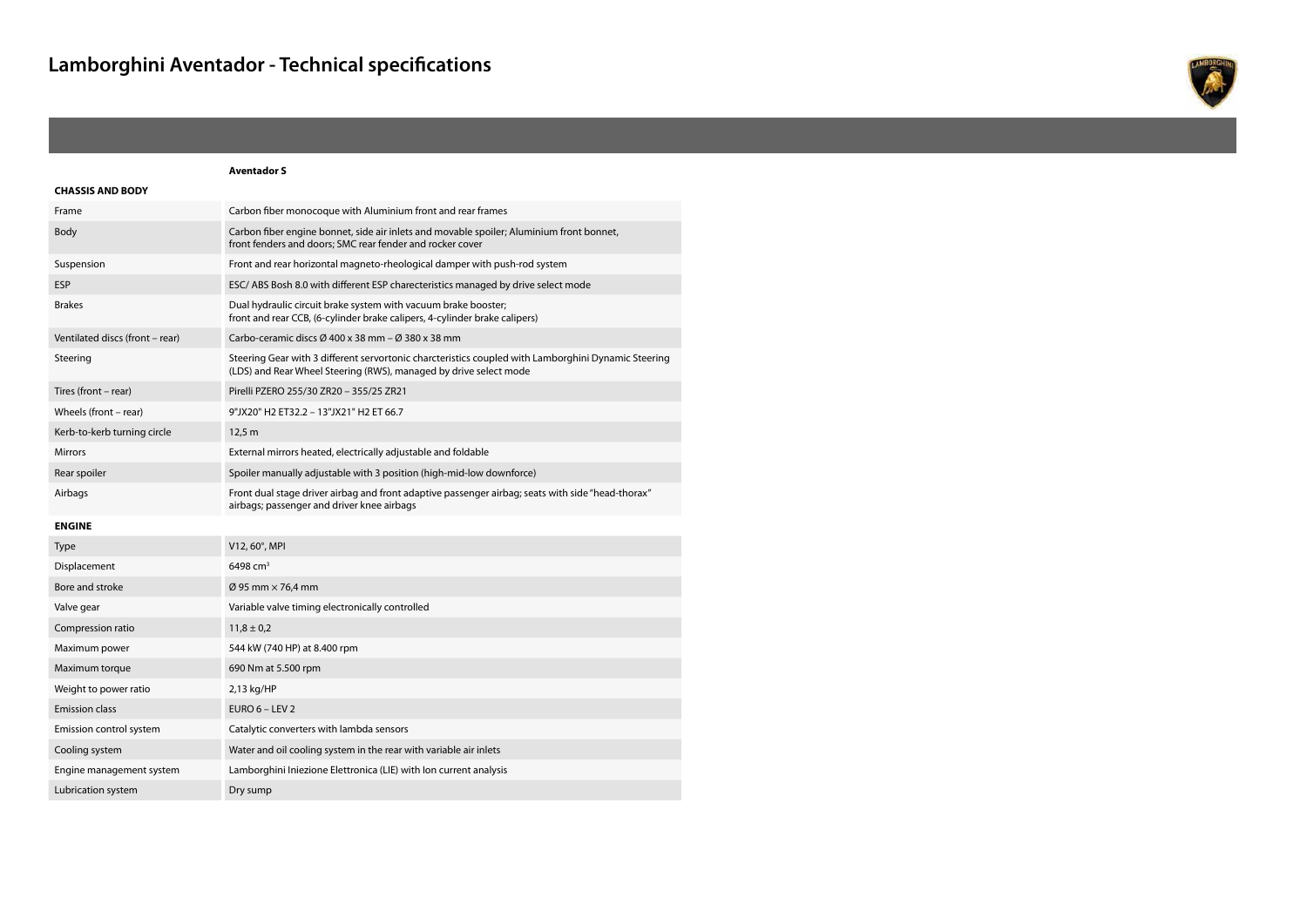

### **Aventador S DRIVETRAIN** Type of transmission 4WD with Haldex generation IV Gearbox 7 speed ISR, shifting characteristic depending on drive select mode Standard **AMT** Clutch Dry double plate clutch, Ø 235 mm **PERFORMANCE** Top speed  $> 350$  km/h Acceleration (0-100 km/h [0-62 mph]) 2,9 sec. **DIMENSIONS** Wheelbase 2700 mm Overall length 4797 mm Overall width (excluding mirrors) 2030 mm Overall height 1136 mm Track (front – rear) 1720 mm – 1700 mm Dry weight 1575 Kg Weight distribution (front – rear) 43% – 57% **TANK CAPACITIES** Fuel tank 85 litres Engine oil 13 litres Engine coolant 25 litres **CONSUMPTION** Urban cycle 26,2 l / 100 km<sup>\*\*</sup> (11 mpg)<sup>\*\*\*</sup> Extra urban cycle 11,6 l / 100 km<sup>\*\*</sup> (18 mpg)<sup>\*\*\*</sup> Combined 16,9 l / 100 km<sup>\*\*</sup> (13 mpg)<sup>\*\*\*</sup>  $CO<sub>2</sub>$  emissions 394 g/km

 $* 1$  kW = 1.34 bhp

\*\* In accordance with Dir. EC 715/2007

\*\*\* In accordance with US EPA guidelines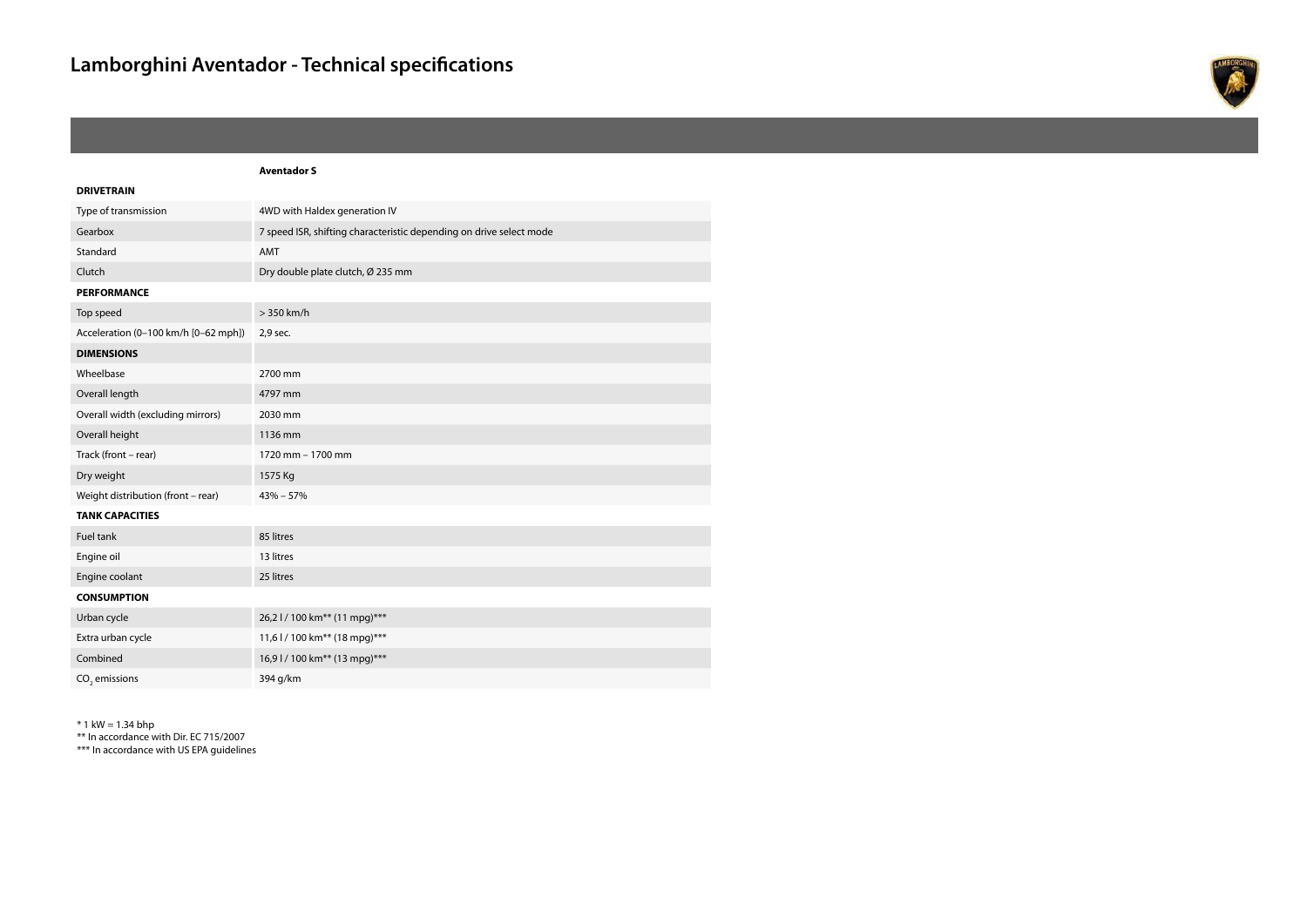

# **Individual equipment**

|                                                                                                                                                                      |  | <u> 1989 - Johann Barn, amerikansk politiker (d. 1989)</u> |
|----------------------------------------------------------------------------------------------------------------------------------------------------------------------|--|------------------------------------------------------------|
|                                                                                                                                                                      |  |                                                            |
|                                                                                                                                                                      |  |                                                            |
|                                                                                                                                                                      |  |                                                            |
|                                                                                                                                                                      |  |                                                            |
| ,一个人的人都是一个人的人,而且,他们的人都是一个人的人,而且,他们的人都是一个人的人,而且,他们的人都是一个人的人,而且,他们的人都是一个人的人,而且,他们的<br>第一百一十一章 一个人的人,他们的人都是一个人的人,他们的人都是一个人的人,他们的人都是一个人的人,他们的人都是一个人的人,他们的人都是一个人的人,他们的人都是 |  |                                                            |
| <u>,这就是这个人的,我们就是这个人的,我们就是这个人的,我们就是这个人的,我们就是这个人的,我们就是这个人的,我们就是这个人的,我们就是这个人的,我们就是</u> 我们的。                                                                             |  |                                                            |
|                                                                                                                                                                      |  |                                                            |
|                                                                                                                                                                      |  |                                                            |
|                                                                                                                                                                      |  |                                                            |
|                                                                                                                                                                      |  |                                                            |
|                                                                                                                                                                      |  |                                                            |